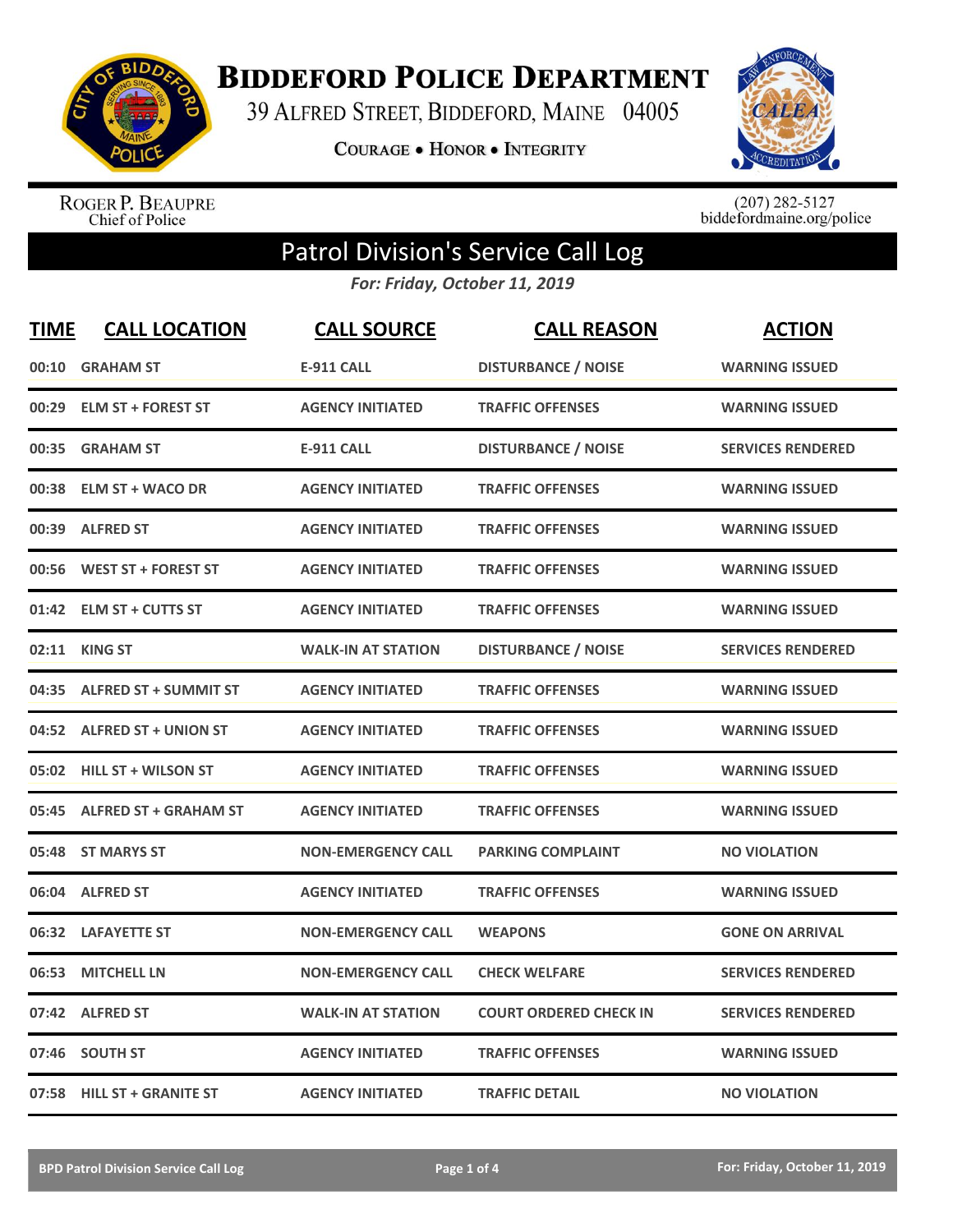| <b>TIME</b> | <b>CALL LOCATION</b>        | <b>CALL SOURCE</b>        | <b>CALL REASON</b>               | <b>ACTION</b>               |
|-------------|-----------------------------|---------------------------|----------------------------------|-----------------------------|
|             | 08:04 SOUTH ST              | <b>AGENCY INITIATED</b>   | <b>TRAFFIC OFFENSES</b>          | <b>WARNING ISSUED</b>       |
|             | 08:04 ALFRED ST             | <b>WALK-IN AT STATION</b> | <b>DRUG</b>                      | <b>SERVICES RENDERED</b>    |
|             | 08:16 SOUTH ST              | <b>AGENCY INITIATED</b>   | <b>TRAFFIC OFFENSES</b>          | <b>WARNING ISSUED</b>       |
|             | 08:22 SOUTH ST              | <b>AGENCY INITIATED</b>   | <b>TRAFFIC OFFENSES</b>          | <b>WARNING ISSUED</b>       |
|             | 08:34 MAY ST                | <b>AGENCY INITIATED</b>   | <b>TRAFFIC OFFENSES</b>          | <b>WARNING ISSUED</b>       |
|             | 08:42 SOUTH ST              | <b>WALK-IN AT STATION</b> | <b>SEX OFFENDER REGISTRATION</b> | <b>SERVICES RENDERED</b>    |
|             | 08:59 SOUTH ST              | <b>AGENCY INITIATED</b>   | <b>TRAFFIC OFFENSES</b>          | <b>VSAC ISSUED</b>          |
|             | 09:24 LINCOLN ST + ELM ST   | <b>AGENCY INITIATED</b>   | <b>TRAFFIC OFFENSES</b>          | <b>WARNING ISSUED</b>       |
|             | 09:57 MEDICAL CENTER DR     | <b>NON-EMERGENCY CALL</b> | <b>PRISONER PROCESS</b>          | <b>ARREST(S) MADE</b>       |
|             | <b>10:14 MAIN ST</b>        | <b>E-911 CALL</b>         | 911 MISUSE                       | <b>NEGATIVE CONTACT</b>     |
|             | 10:16 HILL ST               | <b>NON-EMERGENCY CALL</b> | <b>ANIMAL COMPLAINT</b>          | <b>SERVICES RENDERED</b>    |
|             | 10:20 SOUTH ST              | <b>AGENCY INITIATED</b>   | <b>TRAFFIC OFFENSES</b>          | <b>WARNING ISSUED</b>       |
|             | 10:31 STATE ST              | <b>NON-EMERGENCY CALL</b> | <b>DOMESTIC COMPLAINTS</b>       | <b>REPORT TAKEN</b>         |
|             | 10:32 CLEAVES ST            | <b>NON-EMERGENCY CALL</b> | <b>PARKING COMPLAINT</b>         | <b>SERVICES RENDERED</b>    |
|             | 10:51 POOL ST               | <b>AGENCY INITIATED</b>   | <b>TRAFFIC OFFENSES</b>          | <b>VSAC ISSUED</b>          |
|             | 10:51 NEW COUNTY RD         | <b>E-911 CALL</b>         | 911 MISUSE                       | <b>NO ACTION REQUIRED</b>   |
|             | 11:05 HILL ST + BACON ST    | <b>AGENCY INITIATED</b>   | <b>TRAFFIC OFFENSES</b>          | <b>VSAC ISSUED</b>          |
|             | 11:12 BIDDEFORD GATEWAY CTR | E-911 CALL                | 911 MISUSE                       | <b>SERVICES RENDERED</b>    |
|             | 11:15 ALFRED ST             | <b>AGENCY INITIATED</b>   | <b>TRAFFIC OFFENSES</b>          | <b>WARNING ISSUED</b>       |
|             | 11:21 ALFRED ST             | <b>WALK-IN AT STATION</b> | <b>COURT ORDERED CHECK IN</b>    | <b>SERVICES RENDERED</b>    |
|             | 11:24 LESTER B ORCUTT BLVD  | E-911 CALL                | 911 MISUSE                       | <b>WARNING ISSUED</b>       |
|             | 11:43 ALFRED ST             | <b>AGENCY INITIATED</b>   | <b>PAPERWORK</b>                 | <b>PAPERWORK NOT SERVED</b> |
|             | 11:51 SOUTH ST              | <b>AGENCY INITIATED</b>   | <b>TRAFFIC OFFENSES</b>          | <b>VSAC ISSUED</b>          |
|             | 12:07 SOUTH ST              | <b>AGENCY INITIATED</b>   | <b>TRAFFIC OFFENSES</b>          | <b>WARNING ISSUED</b>       |
|             | 12:13 BACON ST              | E-911 CALL                | <b>CHECK WELFARE</b>             | <b>SERVICES RENDERED</b>    |
|             | 12:20 SOUTH ST              | <b>AGENCY INITIATED</b>   | <b>TRAFFIC OFFENSES</b>          | <b>WARNING ISSUED</b>       |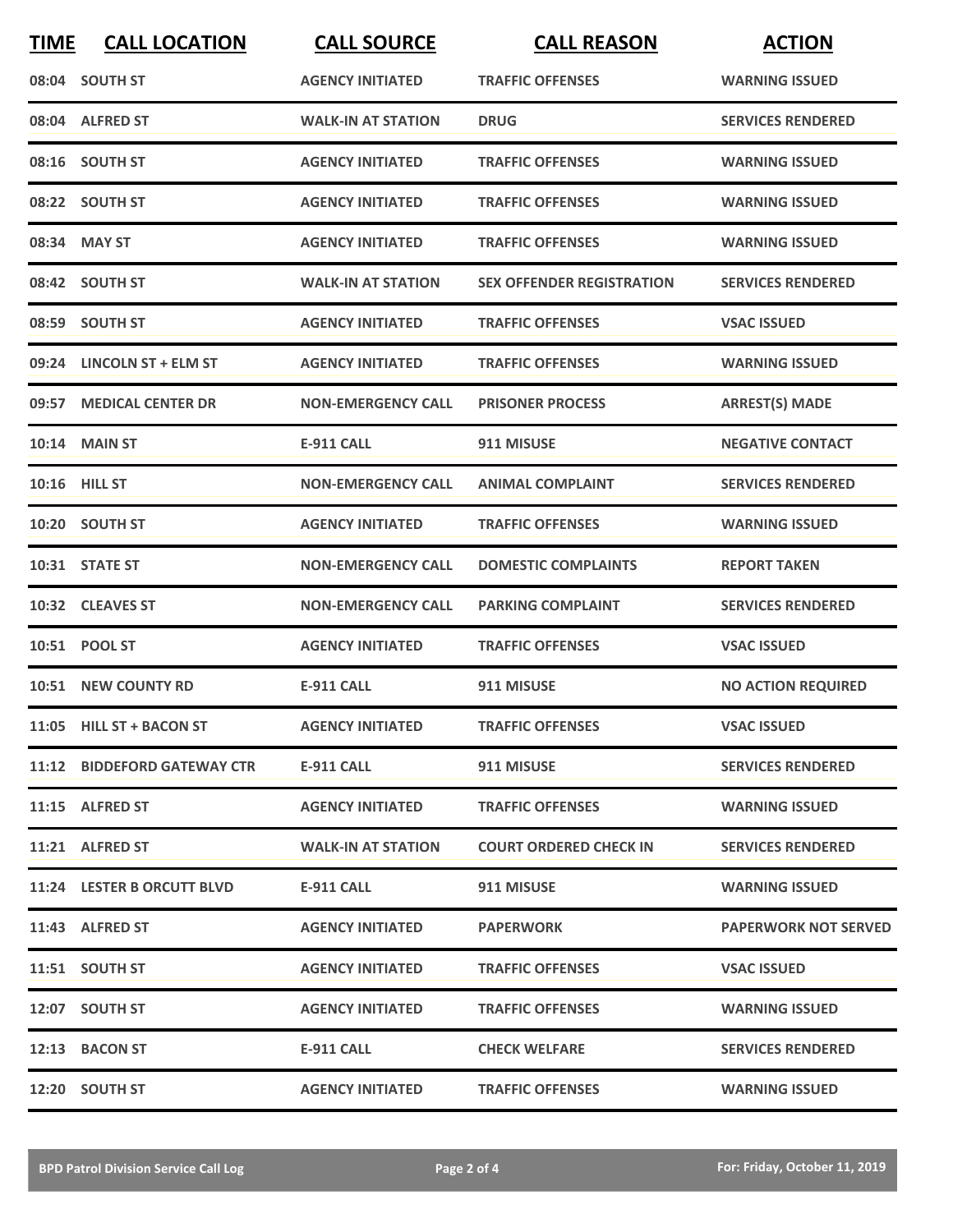| <b>TIME</b> | <b>CALL LOCATION</b>                          | <b>CALL SOURCE</b>                                                                          | <b>CALL REASON</b>                                                                                               | <b>ACTION</b>                |
|-------------|-----------------------------------------------|---------------------------------------------------------------------------------------------|------------------------------------------------------------------------------------------------------------------|------------------------------|
|             | 12:32 MAY ST                                  | <b>AGENCY INITIATED</b>                                                                     | <b>TRAFFIC OFFENSES</b>                                                                                          | <b>VSAC ISSUED</b>           |
|             | 12:36 POOL ST                                 | <b>AGENCY INITIATED</b>                                                                     | <b>ANIMAL COMPLAINT</b>                                                                                          | <b>SERVICES RENDERED</b>     |
|             | 12:50 SOUTH ST + BRADBURY ST                  | <b>AGENCY INITIATED</b>                                                                     | <b>ALL OTHER</b>                                                                                                 | <b>REFERRED OTHER AGENCY</b> |
|             | 13:04 KING ST                                 | <b>NON-EMERGENCY CALL</b>                                                                   | <b>DISTURBANCE / NOISE</b>                                                                                       | <b>SERVICES RENDERED</b>     |
|             | 13:06 CRESCENT ST                             | <b>NON-EMERGENCY CALL</b>                                                                   | <b>DISTURBANCE / NOISE</b>                                                                                       | <b>UNFOUNDED</b>             |
|             | 13:07 WASHINGTON ST + MAIN ST                 | <b>NON-EMERGENCY CALL</b>                                                                   | <b>DISTURBANCE / NOISE</b>                                                                                       | <b>SERVICES RENDERED</b>     |
|             | 13:25 ALFRED ST                               | <b>AGENCY INITIATED</b>                                                                     | <b>ESCORTS / RELAYS</b>                                                                                          | <b>SERVICES RENDERED</b>     |
|             | 13:28 BOULDER WAY                             | <b>NON-EMERGENCY CALL</b><br>CHARGE: THEFT BY UNAUTHORIZED TAKING OR TRANSFER - SHOPLIFTING | <b>THEFT</b><br>OFFENDER: BONNIE THERESA MAJOR  AGE: 33  RESIDENT OF: BIDDEFORD, ME                              | <b>CITATION ISSUED</b>       |
|             | 13:51 ELM ST                                  | <b>WALK-IN AT STATION</b>                                                                   | <b>PAPERWORK</b>                                                                                                 | <b>SERVICES RENDERED</b>     |
|             | 13:52 ELM ST                                  | <b>NON-EMERGENCY CALL</b>                                                                   | <b>ANIMAL COMPLAINT</b>                                                                                          | <b>GONE ON ARRIVAL</b>       |
|             | 14:37 MAIN ST                                 | <b>NON-EMERGENCY CALL</b>                                                                   | <b>SUSPICION</b>                                                                                                 | <b>SERVICES RENDERED</b>     |
|             | 15:41 LAMBERT ST + ALFRED ST                  | <b>AGENCY INITIATED</b>                                                                     | <b>TRAFFIC OFFENSES</b>                                                                                          | <b>WARNING ISSUED</b>        |
|             | 15:43 HILL ST                                 | <b>NON-EMERGENCY CALL</b>                                                                   | <b>SUSPICION</b>                                                                                                 | <b>SERVICES RENDERED</b>     |
|             | 15:49 CRESCENT ST                             | <b>NON-EMERGENCY CALL</b>                                                                   | <b>ALL OTHER</b>                                                                                                 | <b>SERVICES RENDERED</b>     |
|             | <b>16:04 FRANKLIN ST</b>                      | <b>E-911 CALL</b>                                                                           | <b>SUSPICION</b>                                                                                                 | <b>SERVICES RENDERED</b>     |
|             | 16:05 WEST ST + GRAHAM ST                     | <b>AGENCY INITIATED</b>                                                                     | <b>TRAFFIC OFFENSES</b>                                                                                          | <b>WARNING ISSUED</b>        |
|             | <b>16:11 BOULDER WAY</b>                      | <b>AGENCY INITIATED</b>                                                                     | <b>SHOPLIFTING</b>                                                                                               | <b>REPORT TAKEN</b>          |
|             | 16:21 ALFRED ST                               | <b>NON-EMERGENCY CALL</b>                                                                   | <b>DISABLED VEHICLE</b>                                                                                          | <b>NEGATIVE CONTACT</b>      |
|             | 16:31 TAYLOR ST                               | <b>AGENCY INITIATED</b>                                                                     | DISABLED PARKING CONTROL VAN SERVICES RENDERED                                                                   |                              |
|             | <b>16:44 MAIN ST</b>                          | <b>AGENCY INITIATED</b>                                                                     | <b>TRAFFIC OFFENSES</b>                                                                                          | <b>WARNING ISSUED</b>        |
|             | 16:56 ALFRED ST                               | <b>AGENCY INITIATED</b>                                                                     | <b>TRAFFIC OFFENSES</b>                                                                                          | <b>VSAC ISSUED</b>           |
|             | 17:03 STATE ST                                | <b>NON-EMERGENCY CALL</b>                                                                   | <b>JUVENILE OFFENSES</b>                                                                                         | <b>GONE ON ARRIVAL</b>       |
|             | 17:15 ELM ST<br><b>CHARGE: WARRANT ARREST</b> |                                                                                             | AGENCY INITIATED WARRANT ARREST<br>OFFENDER: AARON CHRISTOPHER POTVIN  AGE: 27  RESIDENT OF: EASY MILLINOKET, ME | <b>ARREST(S) MADE</b>        |
|             | 17:16 MARINER WAY                             | <b>NON-EMERGENCY CALL</b>                                                                   | <b>CHECK WELFARE</b>                                                                                             | <b>SERVICES RENDERED</b>     |